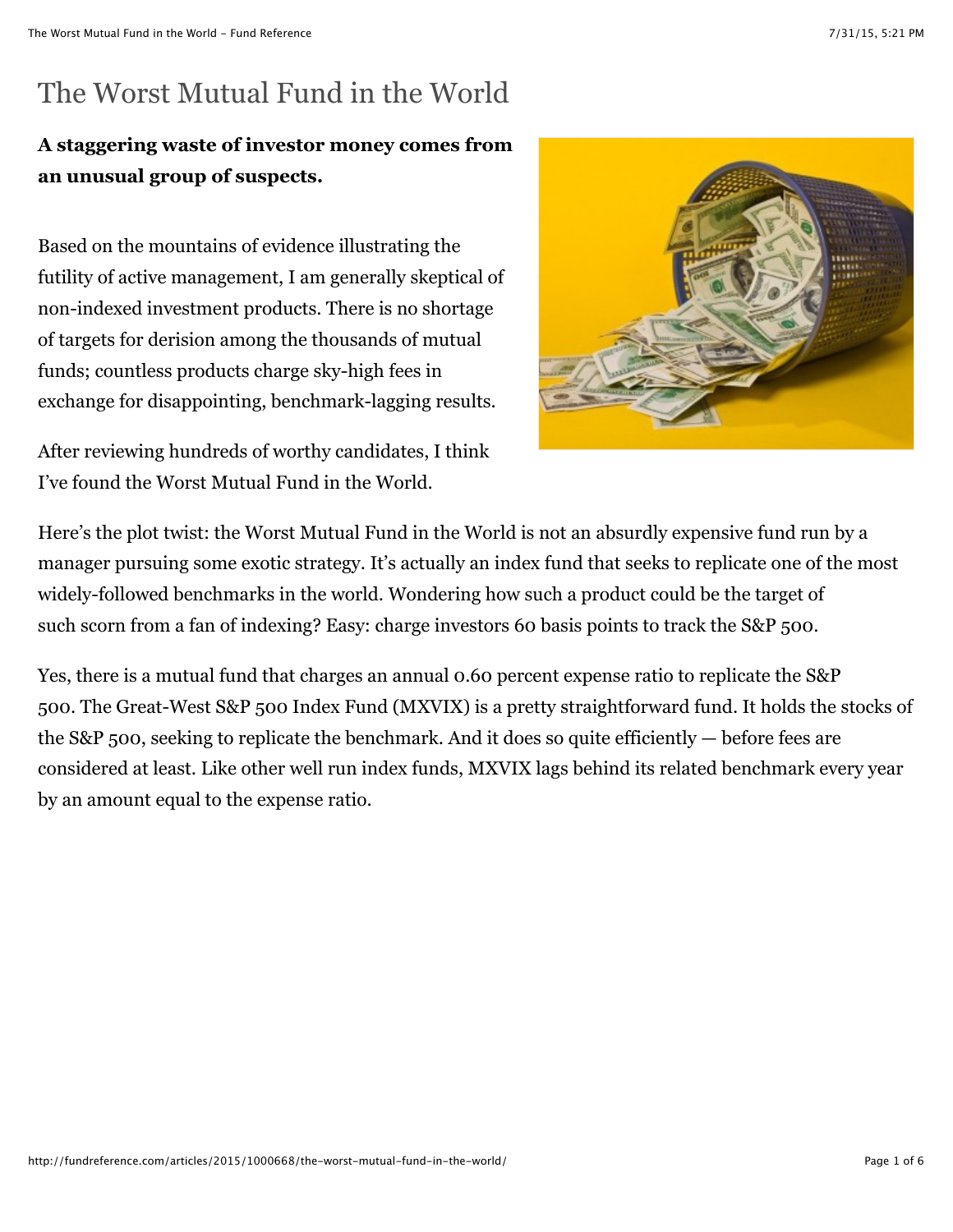

Data Source: [Great West](https://dcprovider.com/Great-West_Funds/PDF/MXVIX.pdf)

Most pricey mutual funds offer the possibility, however unlikely, of consistently delivering excess returns to investors. MXVIX, on the other hand, offers a guarantee of the opposite: it will underperform other products that implement an identical strategy every single year.

## **Monopoly in Action**

MXVIX is hardly a unique product. There are more than a dozen mutual funds with an identical mandate to replicate the S&P 500. Some of them have expense ratios of less than 10 basis points. With fees as the only difference, MXVIX will underperform these comparable products 100 percent of the time. And thus it would be expected to attract very little in assets.

Here's the second twist: MXVIX has \$2.2 billion in assets. Yes, with a "b."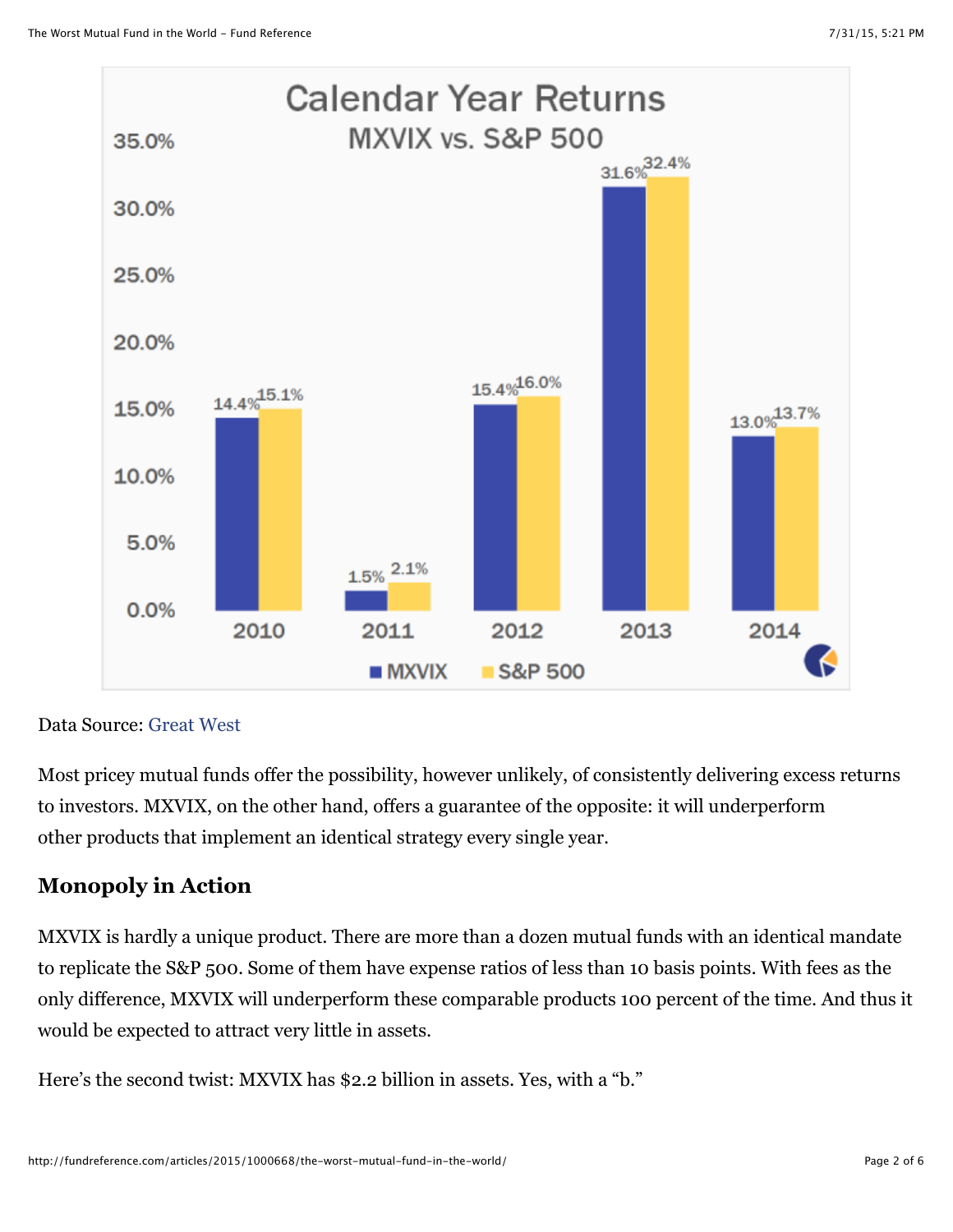So what in the name of [Jack Bogle](http://fundreference.com/articles/2015/1000069/the-bogleheads-hall-of-fame/) is going on here? What rational investor would choose to pay 60 basis points annually when there are otherwise identical products available at less than one-fifth of the price?

The explanation is that most of those who end up investing in MXVIX have no choice. It's one of the handful of funds on the menus of 401(k) and 457(b) plans offered through their employers; if they want to take advantage of a tax-advantaged retirement plan and want exposure to the S&P 500, there's one game in town. And it's not cheap.

There are a number of online forums where investors [seek advice](https://www.bogleheads.org/forum/viewtopic.php?t=100906) about an optimal 401(k) strategy, and in many cases their options will make a [Boglehead cringe](http://fundreference.com/articles/2015/1000275/pension-funds-own-worst-enemy-bogleheads-worst-nightmare/). Consider one such plan that offers participants a choice of 13 funds:

| <b>Name</b>                                    | <b>Ticker</b> | <b>Expense Ratio</b> |
|------------------------------------------------|---------------|----------------------|
| Great-West Lifetime 2015 Fund II T1            | <b>MXLWX</b>  | 0.96%                |
| Great-West Lifetime 2025 Fund II T1            | <b>MXDLX</b>  | 1.02%                |
| Great-West Lifetime 2035 Fund II T1            | <b>MXJLX</b>  | 1.07%                |
| Great-West Lifetime 2045 Fund II T1            | <b>MXPLX</b>  | 1.09%                |
| Great-West Lifetime 2055 Fund II T1            | <b>MXVLX</b>  | 1.10%                |
| <b>American Funds EuroPacific Gr R3</b>        | <b>RERCX</b>  | 1.14%                |
| <b>Virtus Emerging Markets Opportunities A</b> | <b>HEMZX</b>  | 1.57%                |
| Great-West S&P SmallCap 600 Index Fund I       | <b>MXISX</b>  | 0.60%                |
| Great-West S&P Mid Cap 400 Index Fund I        | <b>MXMDX</b>  | 0.60%                |
| Great-West S&P 500 Index Fund I                | <b>MXVIX</b>  | 0.60%                |
| <b>Invesco Comstock A</b>                      | <b>ACSTX</b>  | 0.82%                |
| <b>MFS Growth R3</b>                           | <b>MFEHX</b>  | 1.01%                |
| Metropolitan West Total Return Bond            | <b>MWTNX</b>  | 0.86%                |
| As of January 2015.                            |               |                      |

### Data Source: [Reddit](http://www.reddit.com/r/personalfinance/comments/2td46o/employer_just_rolled_out_new_401k_plan_with_no/)

The choices here are infuriating for anyone who understands how expense ratios translate into dollars over an extended period of time.

Retirement plans such as this one are the explanation for the \$2.2 billion in MXVIX. It's the mutual fund equivalent of a \$9.50 Bud Light at a baseball game. The bar across the street is selling the exact same product for \$2.50, but is (at least temporarily) off limits.

Great-West is the beer man at Wrigley Field, selling a widely available product at a wildly inflated price.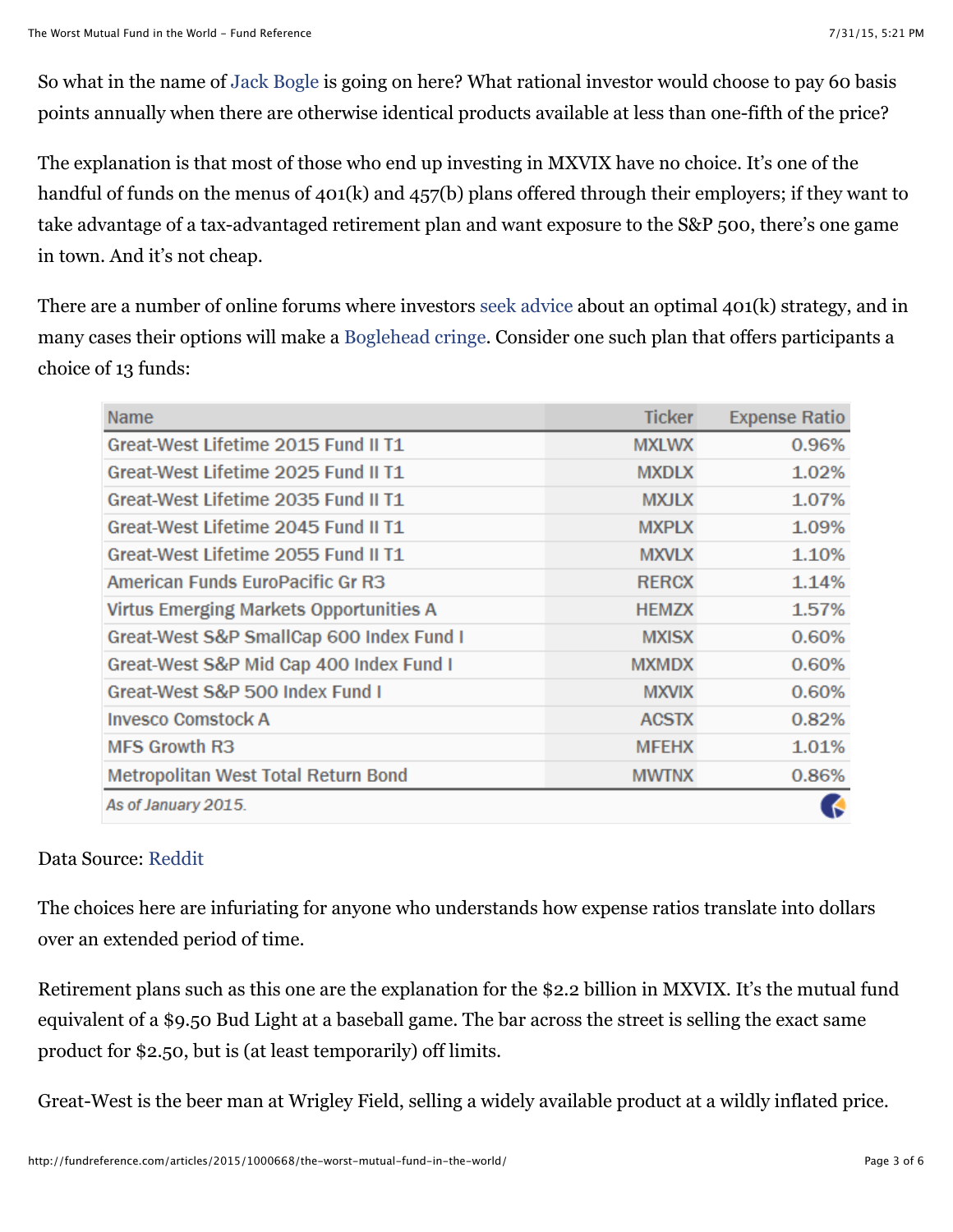With no other suppliers of either Old Style or the S&P 500 to be found, the crowds line up to fork over their money. Most of them know the price is absurd, but it's the only game in town.

## **\$114,000 Price Tag**

Frustration with a 60 basis point expense ratio may seem extreme. Surely the impact of an extra half a percentage point in fees is nominal, right?

Yes and no.

The fees on a \$6,000 investment in MXVIX made in the first year of employment would total about \$21. If a similar S&P 500 fund with a 10 basis point expense ratio were used instead, the fees would be about \$3. That \$18 isn't going to make or break your retirement.

You'd probably feel quite differently about a difference of \$114,000 though.

Assume a scenario in which:

- 1. An employee contributes the maximum \$18,000 to a 401(k) each year, and receives a \$2,000 employer match for a total of \$20,000;
- 2. The employee allocates 30 percent of contributions to an S&P 500 fund; and
- 3. The S&P 500 delivers the same returns it did each year between 1985 and 2014.

At the end of 30 years, the value of the S&P 500 fund will vary depending on the expenses charged. MXVIX would be worth about \$995,000. That represents a significant growth of the \$186,000 in contributions that would have been made over the three decades, so it would be hard to be too disappointed in the outcome. But you should be.

A similar index fund that charges a more reasonable 10 basis points annually would be worth about \$1,110,000. In other words, the lack of competitive pricing costs plan participants about \$114,000 over the course of 30 years.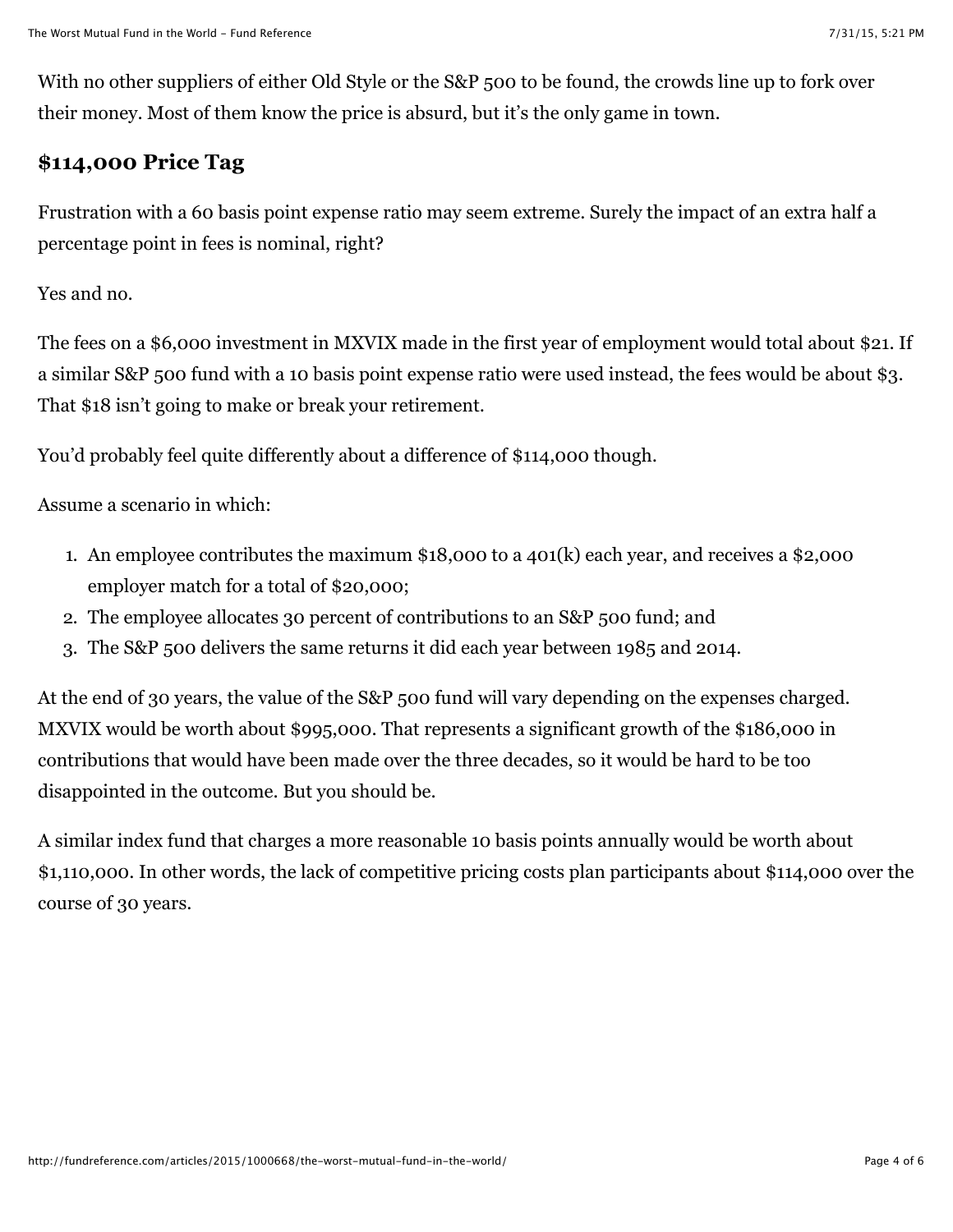

Assumes the annual returns delivered by the S&P 500 between 1985 and 2014.

Being gouged for a cold beer at the ball park is tolerable. Losing out on \$114,000 in your retirement account isn't.

## **"Last Bastion of Gluttony"**

[Rick Ferri](http://fundreference.com/articles/2015/1000163/top-41-rick-ferri-quotes/) has said that "the [last bastion](http://www.rickferri.com/blog/strategy/8-bad-excuses-for-high-advisor-fees/) of gluttony in the investment industry is stubbornly high financial advisor fees." I'd argue that the exorbitant expense ratios on funds designed to have a monopoly on 401(k) contributions belong on that list as well.

Financial literacy has increased significantly in recent years, and the trend toward fee-only advisors and low-cost funds is certainly encouraging. But in many 401(k) plans and elsewhere, absurd expense ratios remain the norm. And in some cases, the trend is going the other way; Great-West recently launched a new share class of its S&P 500 Index Fund — with an 85 basis point expense ratio.